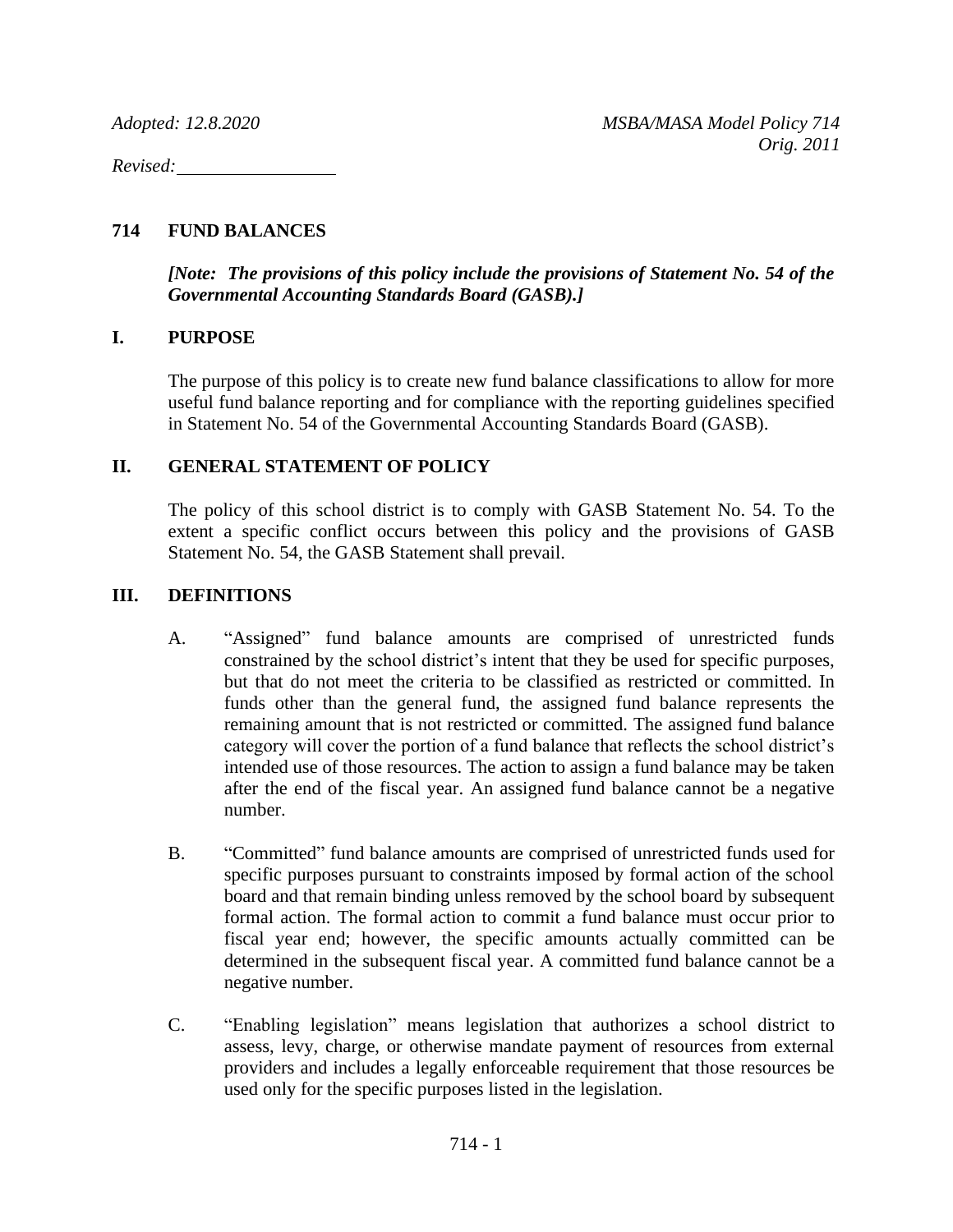- D. "Fund balance" means the arithmetic difference between the assets and liabilities reported in a school district fund.
- E. "Nonspendable" fund balance amounts are comprised of funds that cannot be spent because they are either not in spendable form or are legally or contractually required to be maintained intact. They include items that are inherently unspendable, such as, but not limited to, inventories, prepaid items, long-term receivables, non-financial assets held for resale, or the permanent principal of endowment funds.
- F. "Restricted" fund balance amounts are comprised of funds that have legally enforceable constraints placed on their use that either are externally imposed by resource providers or creditors (such as through debt covenants), grantors, contributors, voters, or laws or regulations of other governments, or are imposed by law through constitutional provisions or enabling legislation.
- G. "Unassigned" fund balance amounts are the residual amounts in the general fund not reported in any other classification. Unassigned amounts in the general fund are technically available for expenditure for any purpose. The general fund is the only fund that can report a positive unassigned fund balance. Other funds would report a negative unassigned fund balance should the total of nonspendable, restricted, and committed fund balances exceed the total net resources of that fund.
- H. "Unrestricted" fund balance is the amount of fund balance left after determining both nonspendable and restricted net resources. This amount can be determined by adding the committed, assigned, and unassigned fund balances.

## **IV. CLASSIFICATION OF FUND BALANCES**

The school district shall classify its fund balances in its various funds in one or more of the following five classifications: nonspendable, restricted, committed, assigned, and unassigned.

## **V. MINIMUM FUND BALANCE**

The school district will strive to maintain a minimum unassigned general fund balance of 5-10 percent of the annual budget. Three months of operating expenses.

# **VI. ORDER OF RESOURCE USE**

If resources from more than one fund balance classification could be spent, the school district will strive to spend resources from fund balance classifications in the following order (first to last): restricted, committed, assigned, and unassigned.